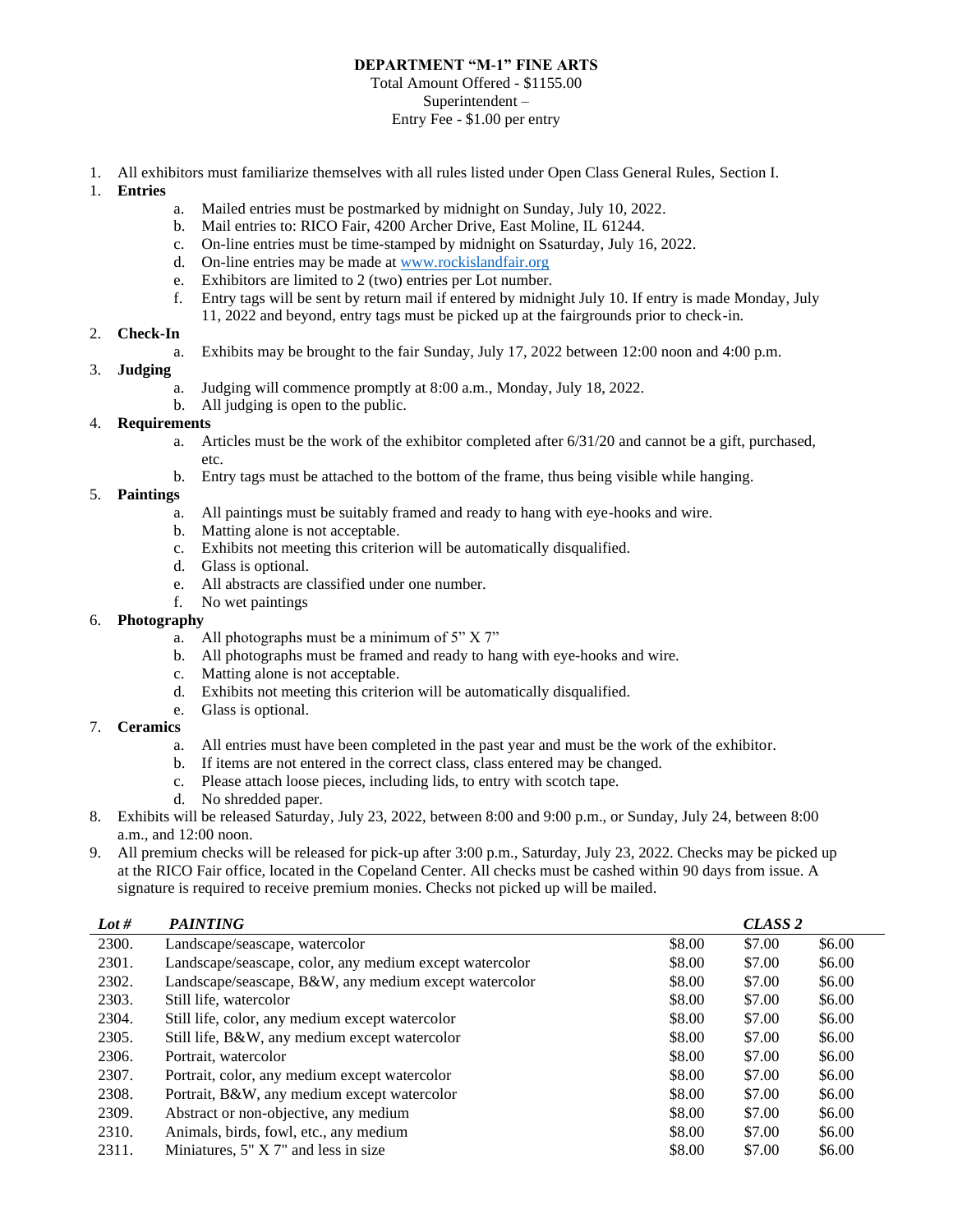| 2312.   | Any picture not listed, any medium except watercolor Superintendent will     | \$8.00  | \$7.00             | \$6.00 |
|---------|------------------------------------------------------------------------------|---------|--------------------|--------|
|         | review for correct class entry                                               |         |                    |        |
| 2313.   | <b>Best of Show</b>                                                          | Rosette |                    |        |
| 2314.   | Honorable Mention                                                            | Ribbon  |                    |        |
| Lot $#$ | <b>PAINTING - MISCELLANEOUS</b>                                              |         | CLASS <sub>3</sub> |        |
| 2315.   | Non-canvas items, any item except gourds                                     | \$8.00  | \$7.00             | \$6.00 |
| 2316.   | Computer art                                                                 | \$8.00  | \$7.00             | \$6.00 |
| 2317.   | Paint-by-Number                                                              | \$8.00  | \$7.00             | \$6.00 |
| 2318.   | Adult Coloring page                                                          | \$8.00  | \$7.00             | \$6.00 |
| 2319.   | Manga, cartooning, caricature, any type, any medium,                         | \$8.00  | \$7.00             | \$6.00 |
| 2320.   | Drawing, any media not named                                                 | \$8.00  | \$7.00             | \$6.00 |
| 2321.   | Picture, any media not named i.e. jewels, seeds, crystals, mosaics, etc.     | \$8.00  | \$7.00             | \$6.00 |
| 2322.   | <b>Best of Show</b>                                                          | Rosette |                    |        |
| 2323.   | Honorable Mention                                                            | Ribbon  |                    |        |
|         |                                                                              |         |                    |        |
| Lot $#$ | <b>PHOTOGRAPHY</b>                                                           |         | CLASS <sub>4</sub> |        |
| 2324.   | Action, subject in motion, 1 photo                                           | \$8.00  | \$7.00             | \$6.00 |
| 2325.   | Birds, any type, 1 photo                                                     | \$8.00  | \$7.00             | \$6.00 |
| 2326.   | Black and white, 1 photo                                                     | \$8.00  | \$7.00             | \$6.00 |
| 2327.   | Botanical, 1 photo                                                           | \$8.00  | \$7.00             | \$6.00 |
| 2328.   | Botanical – Lillies, 1 photo                                                 | \$8.00  | \$7.00             | \$6.00 |
| 2329.   | Color – predominately yellow, can include shades $&$ tints, 1 photo          | \$8.00  | \$7.00             | \$6.00 |
| 2330.   | Illinois, 1 photo, label as to place or description                          | \$8.00  | \$7.00             | \$6.00 |
| 2331.   | Insects, moths, butterflies, 1 photo                                         | \$8.00  | \$7.00             | \$6.00 |
| 2332.   | Landscapes – snow and/or ice, 1 photo                                        | \$8.00  | \$7.00             | \$6.00 |
| 2333.   | Landscapes – rivers and streams, 1 photo                                     | \$8.00  | \$7.00             | \$6.00 |
| 2334.   | Lonely & forgotten objects, 1 photo                                          | \$8.00  | \$7.00             | \$6.00 |
| 2335.   | Rural – photo must feature a fence, 1 photo                                  | \$8.00  | \$7.00             | \$6.00 |
| 2336.   | "Selfie", one subject, 1 photo                                               | \$8.00  | \$7.00             | \$6.00 |
| 2337.   | "Selfie", 2 or more subjects, 1 photo                                        | \$8.00  | \$7.00             | \$6.00 |
| 2338.   | Shadows, 1 photo                                                             | \$8.00  | \$7.00             | \$6.00 |
| 2339.   | Vintage – Farm tractors or implements, 1 photo                               | \$8.00  | \$7.00             | \$6.00 |
| 2340.   | Vintage – Clothesline, 1 photo                                               | \$8.00  | \$7.00             | \$6.00 |
| 2341.   | Weather – Stormy Weather, any season, 1 photo                                | \$8.00  | \$7.00             | \$6.00 |
| 2342.   | <b>Best of Show</b>                                                          | Rosette |                    |        |
| 2343.   | Honorable Mention                                                            | Ribbon  |                    |        |
|         |                                                                              |         |                    |        |
| Lot #   | <b>WOOD/SCULPTURE</b>                                                        |         | CLASS <sub>5</sub> |        |
| 2344.   | Wooden piece, hand carved                                                    | \$8.00  | \$7.00             | \$6.00 |
| 2345.   | Wooden piece, machine cut                                                    | \$8.00  | \$7.00             | \$6.00 |
| 2346.   | Leather piece                                                                | \$8.00  | \$7.00             | \$6.00 |
| 2347.   | Sculpture piece, any media                                                   | \$8.00  | \$7.00             | \$6.00 |
| 2348.   | Metalcraft, 1 piece                                                          | \$8.00  | \$7.00             | \$6.00 |
| 2349.   | <b>Best of Show</b>                                                          | Rosette |                    |        |
| 2350.   | Honorable Mention                                                            | Ribbon  |                    |        |
| Lot $#$ | <b>FIBER</b>                                                                 |         | CLASS 6            |        |
| 2351.   | Basket, natural fiber, under 12" in diameter, measured across top edge       | \$8.00  | \$7.00             | \$6.00 |
| 2352.   | Basket, natural fiber, 12" - 16" in diameter, measured across top edge       | \$8.00  | \$7.00             | \$6.00 |
| 2353.   | Basket, natural fiber, 16" and greater in diameter, measured across top edge | \$8.00  | \$7.00             | \$6.00 |
| 2354.   | <b>Best of Show</b>                                                          | Rosette |                    |        |
| 2355.   | Honorable Mention                                                            | Ribbon  |                    |        |
|         |                                                                              |         |                    |        |
| Lot $#$ | <b>CERAMICS</b>                                                              |         | CLASS <sub>7</sub> |        |
| 2356.   | China Paint                                                                  | \$8.00  | \$7.00             | \$6.00 |
| 2357.   | Hi-Fire Stoneware                                                            | \$8.00  | \$7.00             | \$6.00 |
| 2358.   | Hi-Fire hard body Porcelain Doll                                             | \$8.00  | \$7.00             | \$6.00 |